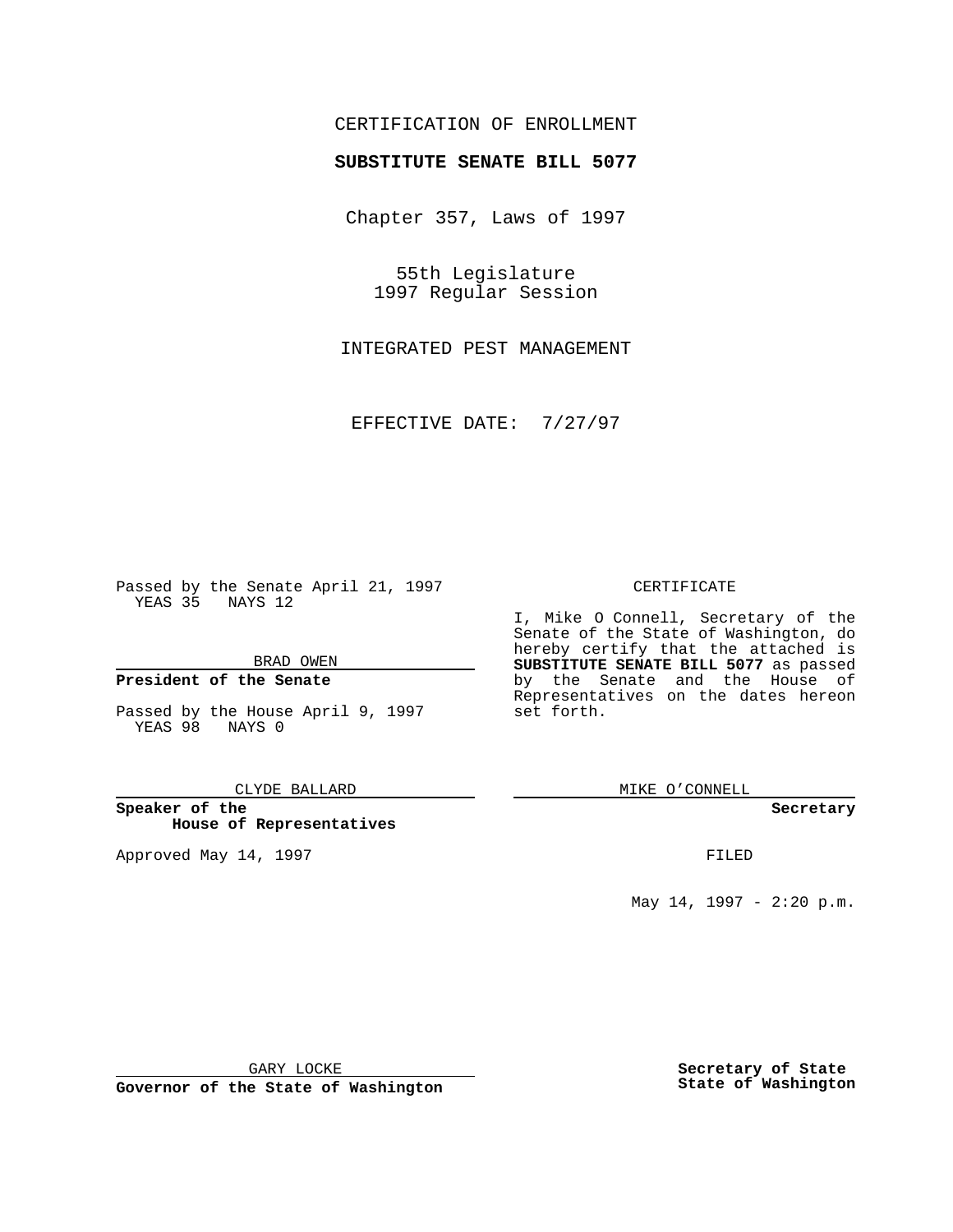# **SUBSTITUTE SENATE BILL 5077** \_\_\_\_\_\_\_\_\_\_\_\_\_\_\_\_\_\_\_\_\_\_\_\_\_\_\_\_\_\_\_\_\_\_\_\_\_\_\_\_\_\_\_\_\_\_\_

\_\_\_\_\_\_\_\_\_\_\_\_\_\_\_\_\_\_\_\_\_\_\_\_\_\_\_\_\_\_\_\_\_\_\_\_\_\_\_\_\_\_\_\_\_\_\_

AS AMENDED BY THE HOUSE

Passed Legislature - 1997 Regular Session

## **State of Washington 55th Legislature 1997 Regular Session**

**By** Senate Committee on Agriculture & Environment (originally sponsored by Senators Morton, Rasmussen, Newhouse and Loveland)

Read first time 02/21/97.

 AN ACT Relating to integrated pest management; and adding a new chapter to Title 17 RCW.

BE IT ENACTED BY THE LEGISLATURE OF THE STATE OF WASHINGTON:

 NEW SECTION. **Sec. 1.** The legislature declares that it is the policy of the state of Washington to require all state agencies that have pest control responsibilities to follow the principles of integrated pest management.

 NEW SECTION. **Sec. 2.** The definitions in this section apply throughout this chapter unless the context clearly requires otherwise: (1) "Integrated pest management" means a coordinated decision- making and action process that uses the most appropriate pest control methods and strategy in an environmentally and economically sound manner to meet agency programmatic pest management objectives. The elements of integrated pest management include:

- (a) Preventing pest problems;
- (b) Monitoring for the presence of pests and pest damage;

 (c) Establishing the density of the pest population, that may be set at zero, that can be tolerated or correlated with a damage level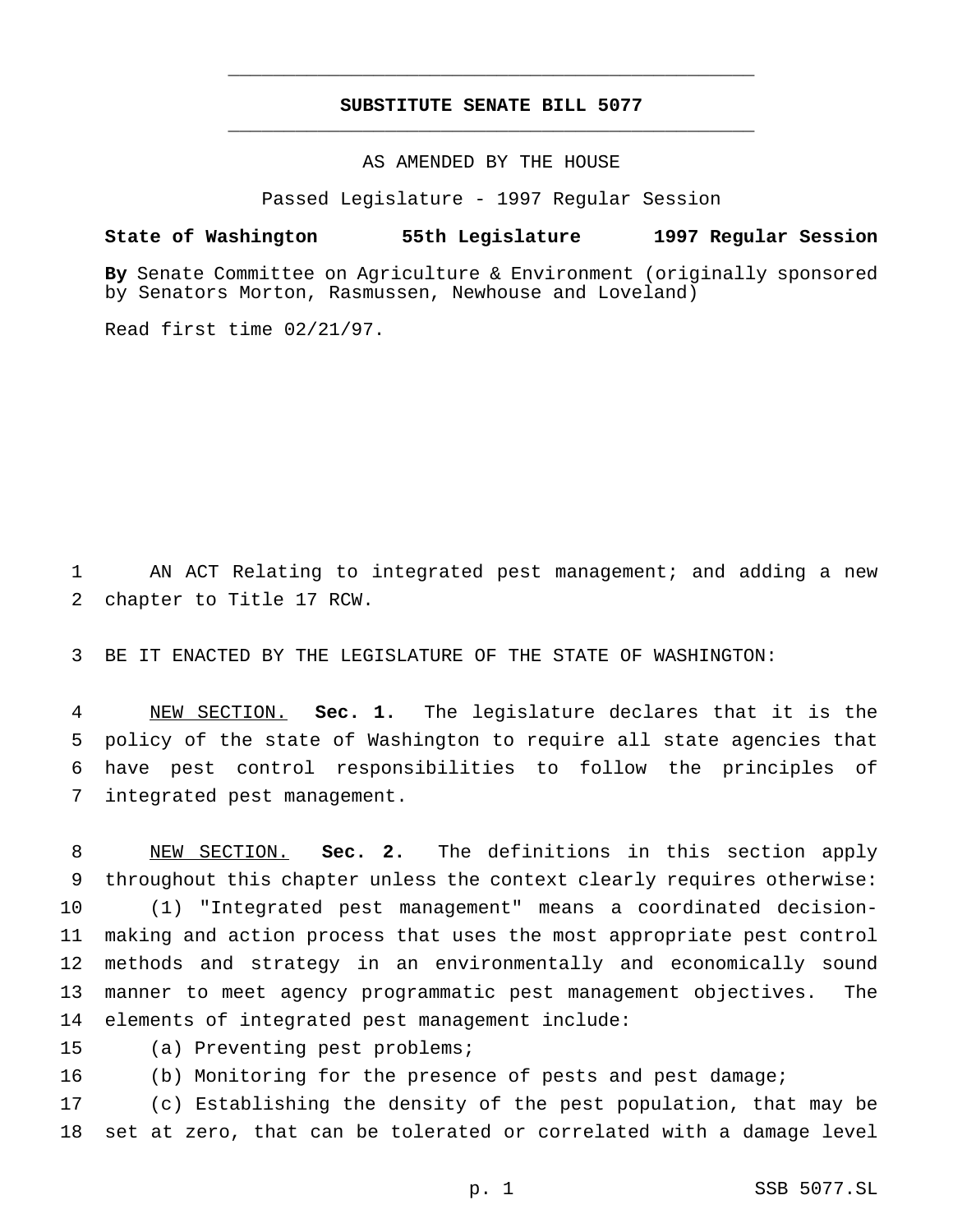sufficient to warrant treatment of the problem based on health, public safety, economic, or aesthetic thresholds;

 (d) Treating pest problems to reduce populations below those levels established by damage thresholds using strategies that may include biological, cultural, mechanical, and chemical control methods and that must consider human health, ecological impact, feasibility, and cost-effectiveness; and

(e) Evaluating the effects and efficacy of pest treatments.

 (2) "Pest" means, but is not limited to, any insect, rodent, nematode, snail, slug, weed, and any form of plant or animal life or virus, except virus, bacteria, or other microorganisms on or in a living person or other animal or in or on processed food or beverages or pharmaceuticals, which is normally considered to be a pest, or which the director of the department of agriculture may declare to be a pest.

 NEW SECTION. **Sec. 3.** Each of the following state agencies or institutions shall implement integrated pest management practices when carrying out the agency's or institution's duties related to pest control:

(1) The department of agriculture;

20 (2) The state noxious weed control board;

(3) The department of ecology;

(4) The department of fish and wildlife;

(5) The department of transportation;

(6) The parks and recreation commission;

(7) The department of natural resources;

(8) The department of corrections;

(9) The department of general administration; and

 (10) Each state institution of higher education, for the institution's own building and grounds maintenance.

 NEW SECTION. **Sec. 4.** (1) A state agency or institution listed in section 3 of this act shall provide integrated pest management training for employees responsible for pest management. The training programs shall be developed in cooperation with the interagency integrated pest management coordinating committee created under section 5 of this act. (2) A state agency or institution listed in section 3 of this act shall designate an integrated pest management coordinator and the department of labor and industries and the office of the superintendent